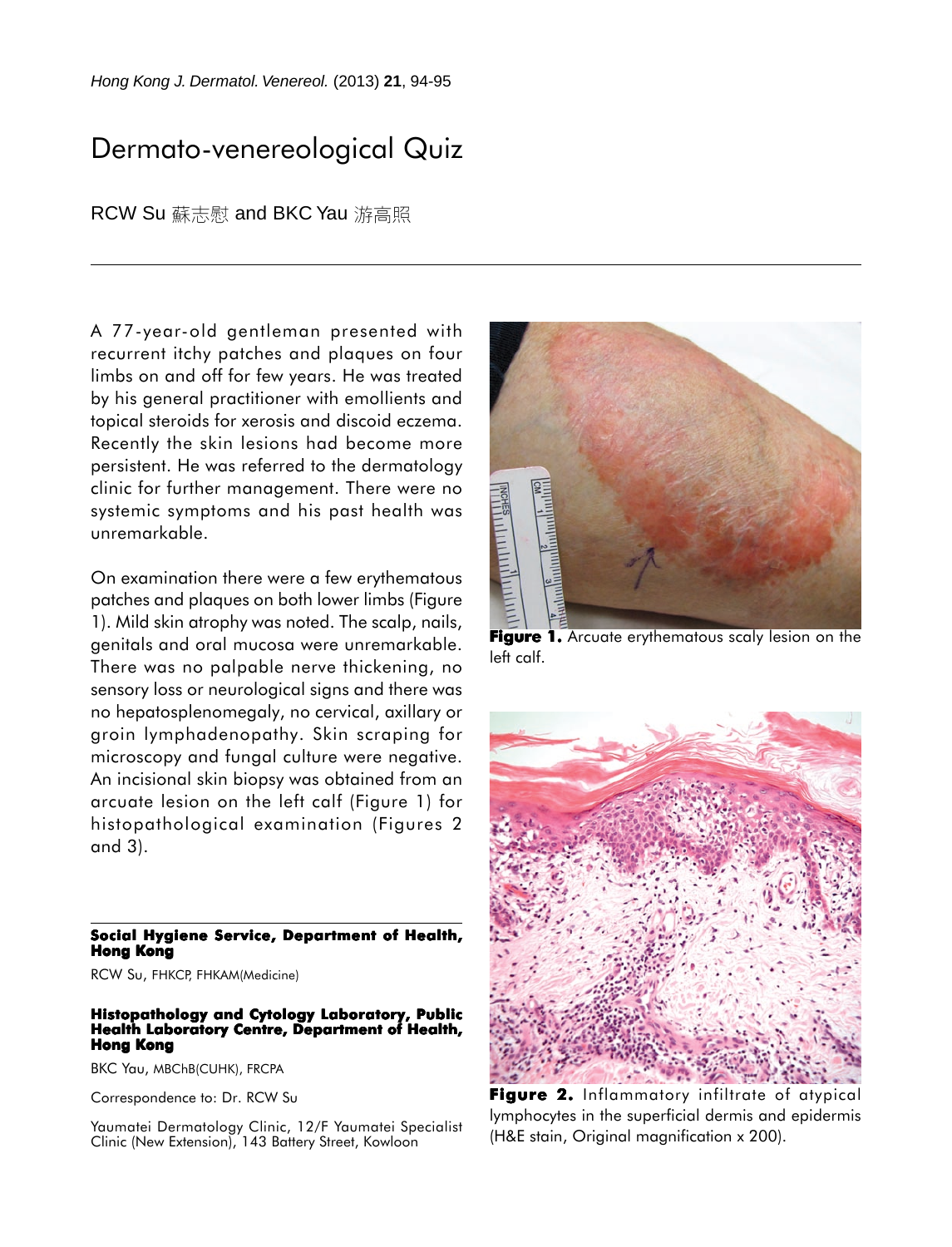

Figure 3. Convoluted lymphocytes noted along the dermo-epidermal junction with prominent epidermotropism (H&E stain, Original magnification x 400).

## **Questions**

- 1) What are the clinical differential diagnoses?
- 2) What are the histopathological findings?
- 3) What is the diagnosis?
- 4) What is the treatment for this disease?

(Answers on page 107)